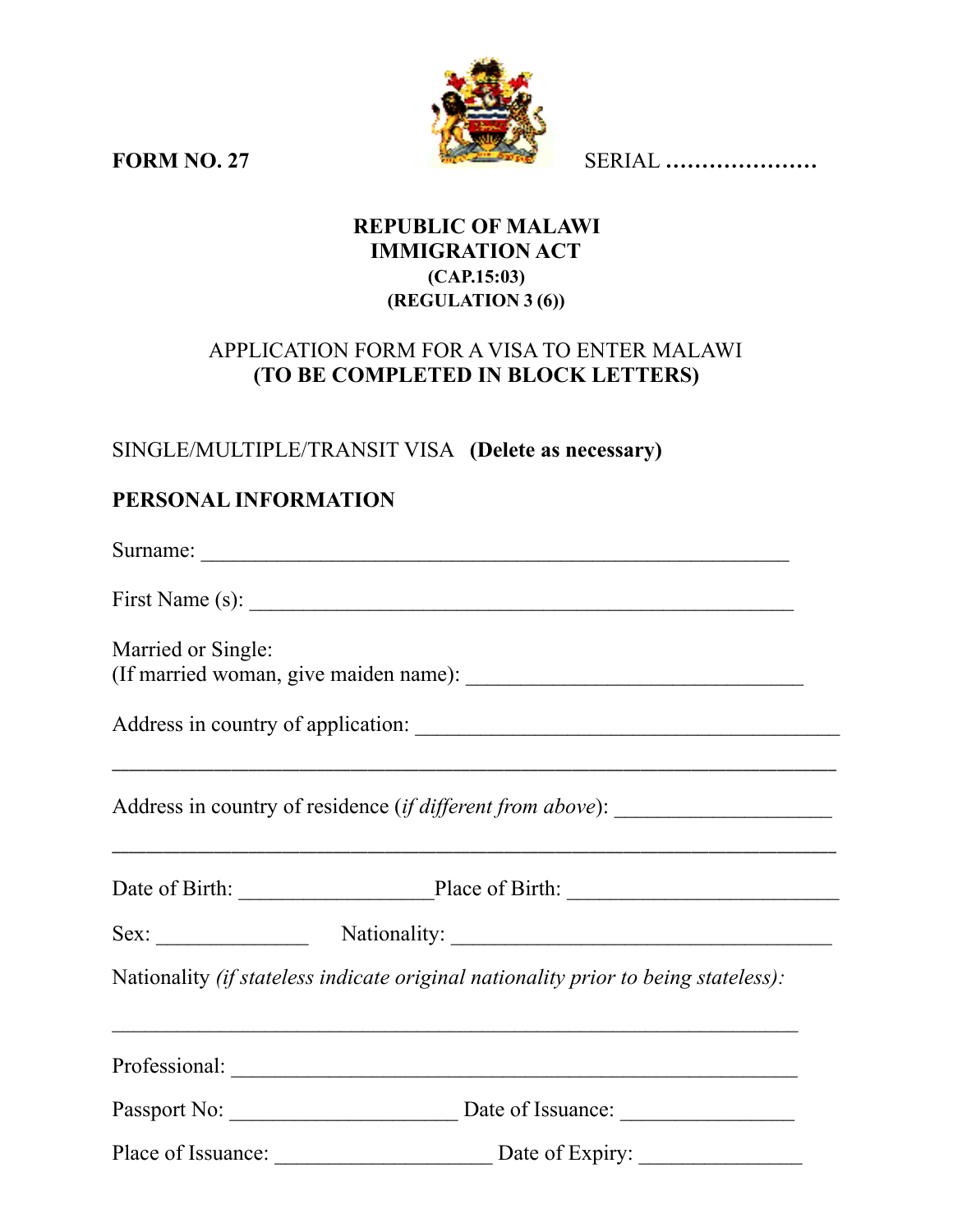**Form No: 27** 

## **TRAVEL INFORMATION**

Date of Arrival in Malawi: \_\_\_\_\_\_\_\_\_\_\_\_\_\_\_\_\_\_\_\_\_\_\_\_\_\_\_\_\_\_\_\_\_\_\_\_\_\_\_\_\_

 $\mathcal{L}_\text{max}$  , and the contribution of the contribution of the contribution of the contribution of the contribution of the contribution of the contribution of the contribution of the contribution of the contribution of t

Address to which applicant is proceeding to:

*In case of Transiting, final destination*:

*Date of Arrival:* \_\_\_\_\_\_\_\_\_\_\_\_\_\_\_\_\_\_\_ *Date of Departure:* \_\_\_\_\_\_\_\_\_\_\_\_\_\_\_\_\_

Reasons for proposed visit to Malawi (*Satisfactory evidence is required for the object and purpose of the journey. Employees of firms or persons acting on behalf of firms must produce certificates from their employers as to the nature of the business for which they are travelling*):

 $\_$  , and the contribution of the contribution of  $\mathcal{L}_\mathcal{A}$  , and the contribution of  $\mathcal{L}_\mathcal{A}$ 

|                                          | Duration of proposed visit: _______________________________Departure Date: _________________________ |
|------------------------------------------|------------------------------------------------------------------------------------------------------|
|                                          |                                                                                                      |
|                                          |                                                                                                      |
|                                          | Means at applicant's disposal (evidence may be required):                                            |
|                                          |                                                                                                      |
| <b>HISTORICAL BACKGROUND INFORMATION</b> |                                                                                                      |
|                                          |                                                                                                      |
| In what capacity:                        |                                                                                                      |
|                                          |                                                                                                      |
|                                          |                                                                                                      |

 $\mathcal{L}_\text{max}$  , and the contribution of the contribution of the contribution of the contribution of the contribution of the contribution of the contribution of the contribution of the contribution of the contribution of t

 $\mathcal{L}_\text{max}$  , and the contribution of the contribution of the contribution of the contribution of the contribution of the contribution of the contribution of the contribution of the contribution of the contribution of t